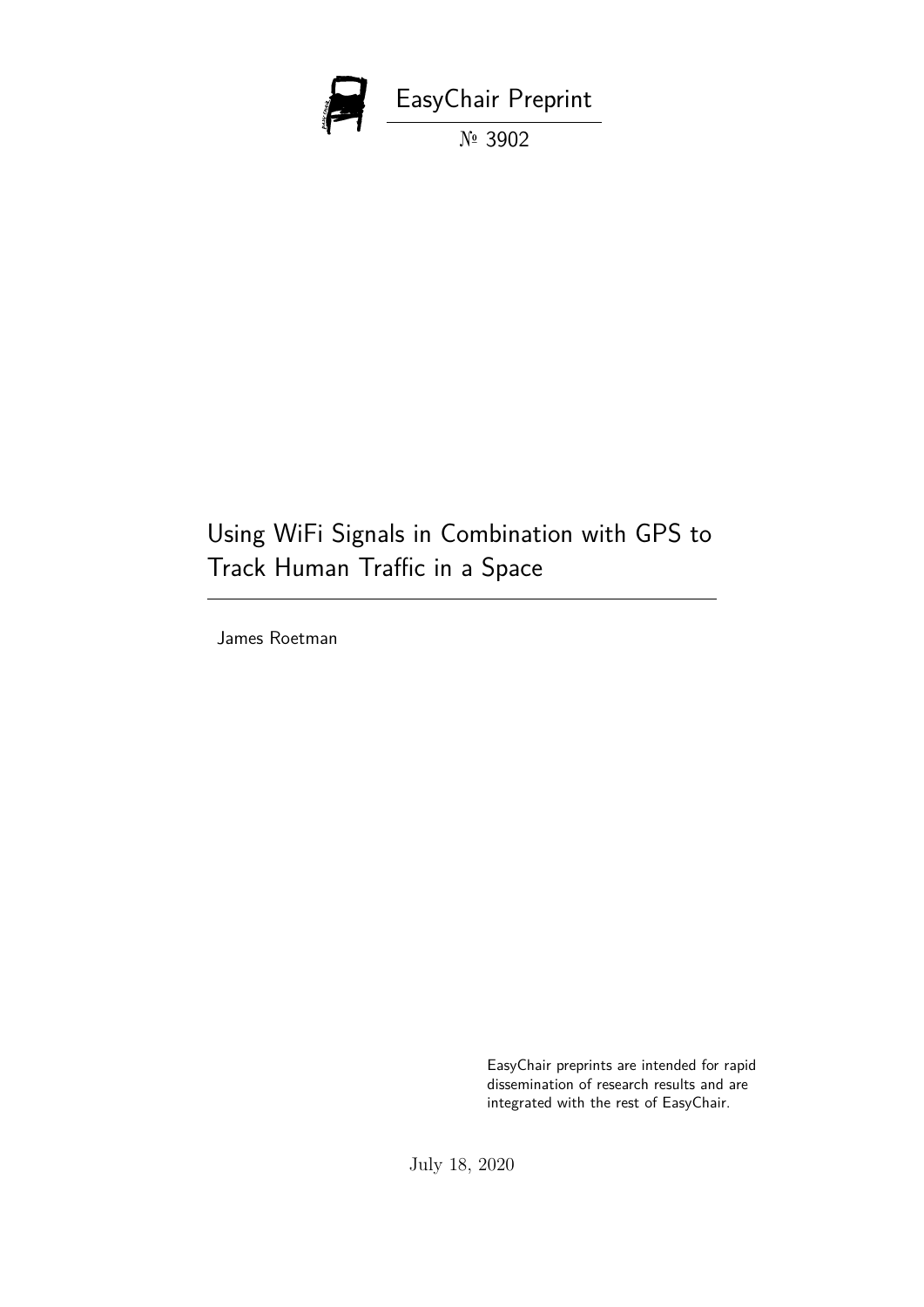# **Using WiFi Signals in Combination with GPS to Track Human Traffic in a Space**

**James Roetman**

Flinders University

Roet0008@flinders.edu.au

#### **Abstract**

In large, open spaces, GPS can be used to show your current location with relatively high accuracy, but this accuracy drops significantly in areas with limited GPS signal, such as when surrounded by buildings or in a location without direct line of sight to GPS satellites. Another limitation of GPS is that it cannot show where you are vertically in a space such as a building with multiple floors. Combining GPS with an understanding of the WiFi devices in an area and how they work can resolve these issues in applicable situations.

#### **1 Introduction**

While GPS has many limitations in terms of accuracy due to its use of satellites to provide the users location, most of these can be overcome by using knowledge of the WiFi access points in the area. As defined by the United States government, it is committed to providing a GPS accuracy of <7.8m, with 95% probability when under open sky (National Coordination Office for Space-Based Positioning, 2017). This can become significantly worse when in an enclosed space or surrounded by many tall structures. If you know where all the access points in a given area are, you can, using various methods, find their location to within 0.5m to 2m(Zandbergen, 2009). There are many different techniques which can be used, such as, Received Signal Strength Indicator (RSSI) and Lateration, Fingerprinting, Angle of Arrival, SpotFi and Time of Flight. Often a combination of the above is used to play to the different strengths of each method. For example, angle of arrival is highly accurate but requires a large amount of processing power in the user's end to provide results, whereas fingerprinting uses past results as a starting point and combines with another method with low processing overhead, usually RSSI, to provide accurate results without much burden on the end users device or the system. This type of tracking has been in use for many years in large shopping complexes where it is used to give accurate directions to particular locations; in museums, so that they can show extra information about the pieces around you based on your location and sporting stadiums where it is used to determine the amount of people coming and going through areas to try and increase the efficiency of entrances and exits, reducing queue times and congestion. This paper will discuss the different types of WiFi signal tracking, their strengths, weaknesses and in which situations they should be used.

#### **2 Types of WiFi Signal Tracking**

#### **2.1 RSSI**

RSSI uses the strength of WiFi signals which can be detected in the end user's device to triangulate their location. This can either be used in real-time or to create a fingerprinting system. Real-time RSSI tracking requires much more processing power at the time of tracking but is very simple to setup and is therefore the most used RSSI system. Fingerprinting initially uses realtime tracking but then keeps a log called a fingerprint database. The database can then be looked upon in the future for a similar case to provide results without a connection to a processing system. Fingerprinting is not as accurate as real-time tracking, requires an order of magnitude more setup work and does not cope well with changed to the physical environment which change the way WiFi signals travel. RSSI is often combined with fingerprinting to create an always updating database with less downtime (Paul & Wan, 2009).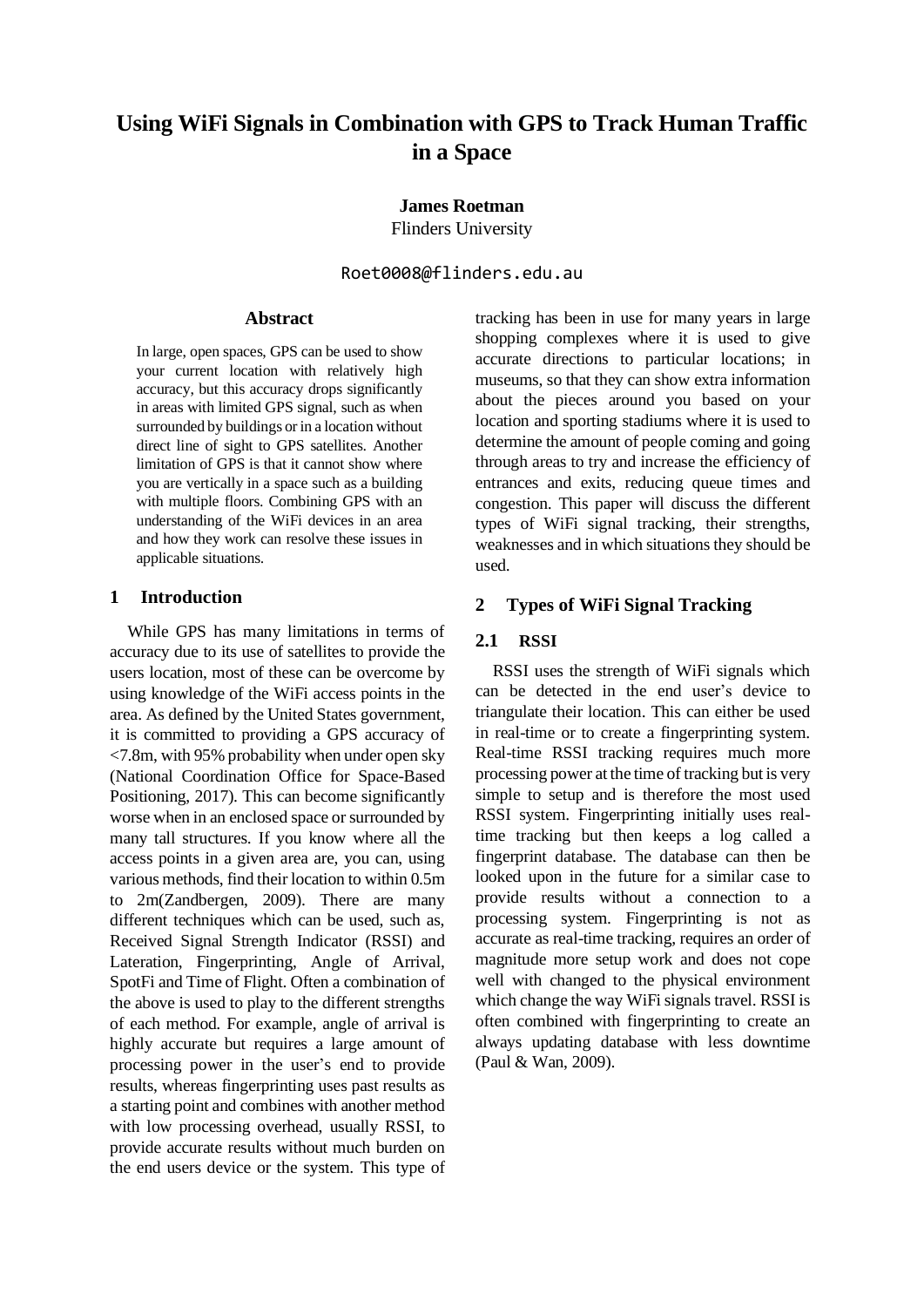#### **2.2 Simple Network Management Protocol (SNMP)**

SNMP is a method which is often used in large areas with hundreds of access points, and usually thousands of daily users. By logging the number of users connected to each access point at a given time and repeating at a regular interval. It is then possible to create a heatmap of where people are in the physical space. These access points also keep track of the Media Access Control (MAC) Address of each device. A MAC address is a 'unique' identifier, baked into a device which can be used to identify a device, although it does not include any other identifiable data. While a MAC Address shouldn't change or appear on multiple devices, there are many cases in which it can. Over time, this collected data can be used to learn which areas have higher and lower traffic and at which times of the day. SNMP is not capable of tracking a singular person in real-time with high accuracy although it can technically be used to track someone's movements through an area in a broad sense (Meneses & Moreira, 2012) by checking to see which access points their device has connected to via its MAC address. Although, as discussed above, this is not always an accurate indicator of a unique device(Chilipirea, Petre, & Dobre, 2016).

# **3 Ethics**

There are many topics to be taken into consideration when discussing the ethics of GPS and WiFi tracking. The largest of which are the consent of the person/s who is/are being tracked and why they are being tracked. The reasons for tracking an individual or group range from the government tracking a parolee, to a caregiver tracking a mentally ill person in case they get lost and a car rental company tracking their vehicles in case of theft(Michael, McNamee, & Michael, 2006). In the case of tracking a person for navigation there are many applications which already do this, such as Google Maps which is by far the most common, boasting more than 154.4 million unique users each month as of May 2018 (Statista, 2018) and over one billion searches per month (Russel, 2019). These types of applications provide the user with an End User Agreement which, amongst other things, gives your consent for the company to track you and usually store the data generated for analysis. Best practise is to store this data without any of the end users' identifying

information such as age, but more and more often in the information age, this is not the case. For example, the Facebook–Cambridge Analytica data scandal. In 2018, Facebook was caught allowing Cambridge Analytica to access the user data of millions of users, without their consent, for use in targeted political advertising (Cadwalladar & Graham-Harrison, 2018).

New laws in the European Union's General Data Protection Regulation (GDPR) as of May 2018 state that any time a company wishes to collect and store user data it is required to get explicit consent from the user. For most applications and websites, this is in the form of a one-time prompt when first accessing the service. The GDPR also states that service providers must provide a method for the end user to revoke their consent at any time and to be able to access all the personalized data which has been collected and stored about them in a human friendly format. While these rules technically only apply to users within the European Union, many companies have changed their global policies to match as many other nations look to adopt similar regulations (European Union, 2018). With maximum fines for breaching the regulations from 20 million to 4 percent of the company's global turnover (whichever is higher) (European Union, 2018, Article 83, Section 5), these are not rules which any company would want to come close to breaching.

# **4 Conclusion**

In conclusion there are many different methods which can be used for tracking people. Some are used for personal tracking/navigation. Some used for tracking large groups of people. Some are aimed at giving real time results and others are designed to take in data over a longer period. RSSI and fingerprinting is the most popular method for real time tracking although is an extra step which can be used with nearly all real time algorithms. SNMP is used to track foot traffic over a period in order to provide data on how many people are coming and going. This can then be used to change building layouts etc. While there are many different reasons to track a person. In the case of tracking for navigation or statistical analysis, if the person/s being tracked are aware, there should not be any negative ramifications.